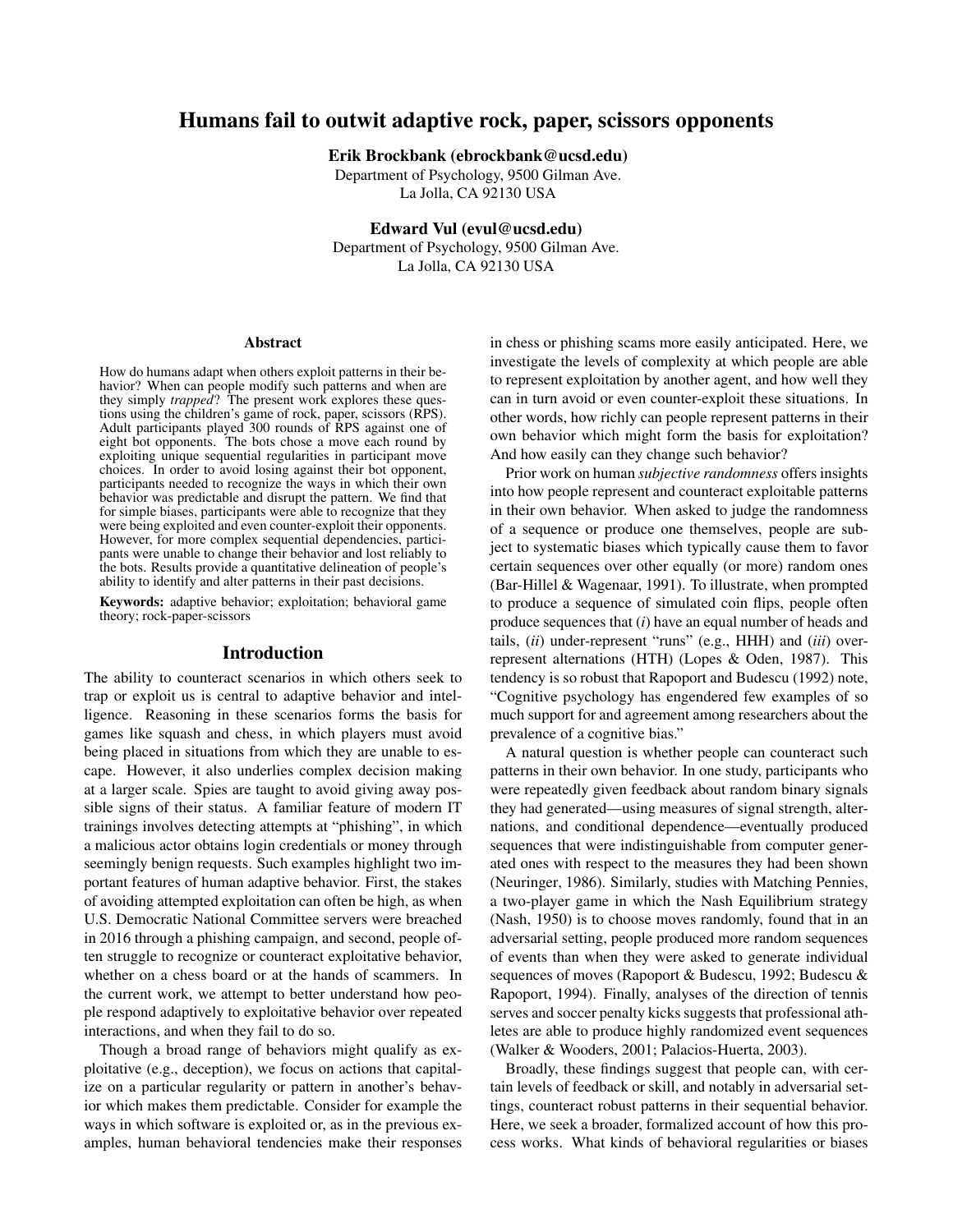can people successfully "undo", and what representational capacities underlie this process? We analyze behavior in a domain which has a wider range of behavioral dependencies or biases than the simple patterns found in subjective randomness. In the current study, we explore behavior in the children's game of rock, paper, scissors (RPS). As with Matching Pennies and other *mixed strategy equilibrium* games, the equilibrium strategy in RPS is to select moves randomly; any predictable pattern could be exploited by the opponent. However, unlike coin flips or Matching Pennies, prior work has found evidence for an array of sequential regularities in people's decision making in repeated games of RPS. For example, people with schizophrenia may be more likely to choose the *Cournot Best Response* (Cournot, 1838), i.e., playing the move which will beat what one's opponent just played (Baek et al., 2013). Similarly, prior work has found evidence for sub-conscious imitation of an opponent when playing the game in person (Cook, Bird, Lünser, Huck,  $\&$  Heyes, 2012), though results are mixed (Aczel, Bago, & Foldes, 2012). The most widely studied behavioral pattern is *win-stay, lose-shift*, a strategy that has applications in game theory (Nowak & Sigmund, 1993), reinforcement learning (Erev et al., 2010), and Bayesian estimation (Bonawitz, Denison, Gopnik, & Griffiths, 2014). Win-stay, lose-shift responding has been observed in RPS play in shuffled groups (Wang, Xu, & Zhou, 2014), and more recent work has explored the basis for this pattern in adversarial settings (Dyson, Wilbiks, Sandhu, Papanicolaou, & Lintag, 2016). Building on these results, we have shown in previous work that in repeated games of RPS with human dyads, people exhibit a range of stable regularities in their move choices, including the ones outlined above, as well as a number of others combining player previous moves, opponent previous moves, and previous round outcomes (Brockbank & Vul, 2020). Notably, these findings quantify how much people exhibit a particular dependency, allowing for robust comparison of different ways in which people display patterned behavior.

The present work leverages these results to investigate how people respond to exploitation. Given the various regularities in people's decision making, which ones can they avoid or counteract when those dependencies are being exploited? The results described previously leave these questions unanswered, since it cannot be determined from dyad play which of the dependencies in players' move choices their opponents were aware of or were using to determine their own moves. How then might we expect people to behave when reliable patterns in their behavior are being exploited? Prior research on sequence learning and word segmentation suggests that in some domains, humans are highly sensitive to regularities in their own and others' behavior. For example, given repeated practice, people can reliably learn patterns consisting of as many as 10 items in a range of motor and visuospatial domains (Nissen & Bullemer, 1987; Clegg, DiGirolamo, & Keele, 1998). In a similar vein, Saffran, Johnson, Aslin, and Newport (1999) showed that adults and infants are sensitive to statistical co-occurrence among 11 non-linguistic tones, suggesting that our ability to learn word boundaries recruits more domain-general pattern learning. If reasoning about patterns in one's own or another's behavior recruits cognitive processes like those underlying sequence learning or word segmentation, we might expect people to be responsive to patterns in their actions which lead to exploitation. However, it is not clear that this ability extends to more abstract decision making in adversarial interactions like rock, paper, scissors. Here, we address this challenge by pairing participants with bot opponents that exploit various behavioral dependencies observed in human RPS play. We find that people can easily outwit opponents that exploit some behavioral dependencies, but that they are reliably beaten when opponents leverage others; these differences align closely with the complexity of the dependencies. In this way, we provide a precise account of sequential patterns for which people are able to counteract exploitation, and establish clear limits in people's ability to represent and alter regularities in their own behavior.

# Experiment

#### **Participants**

Participants were 194 undergraduate students who received course credit for their participation. One participant was removed because of technical error and a second was excluded due to clear evidence of not trying (i.e., choosing the same move to their own detriment in the vast majority of rounds). Participants were randomly assigned to one of eight adaptive bot conditions, described in further detail below. The experiment was coded following guidelines for synchronous game play outlined in Hawkins (2015) and is available along with all data and analyses on github at: https://www.github.com/erik-brockbank/rps.

#### Procedure

Participants completed the experiment in a web browser on their home computers. Participants began by clicking through a set of instructions explaining the rules of rock, paper, scissors and the format of the experiment. After reading the instructions, participants were randomly assigned to play one of eight bot opponents. Participants were not told anything about the identity or strategy of their opponent during the instructions or during gameplay.

The experiment consisted of 300 rounds of RPS played against the bot opponent. In each round, participants were first shown a screen with a clickable "card" illustrating each move choice, as well as a matching panel used to illustrate their opponent's choice once the round was complete. At the bottom of the screen, an illustration of the rules remained throughout the duration of the game to avoid any possibility of moves chosen due to misunderstanding. Participants had 10 seconds to choose a move each round; a countdown timer at the top of the screen showed their time remaining. If participants did not select a move in this time, they lost the round.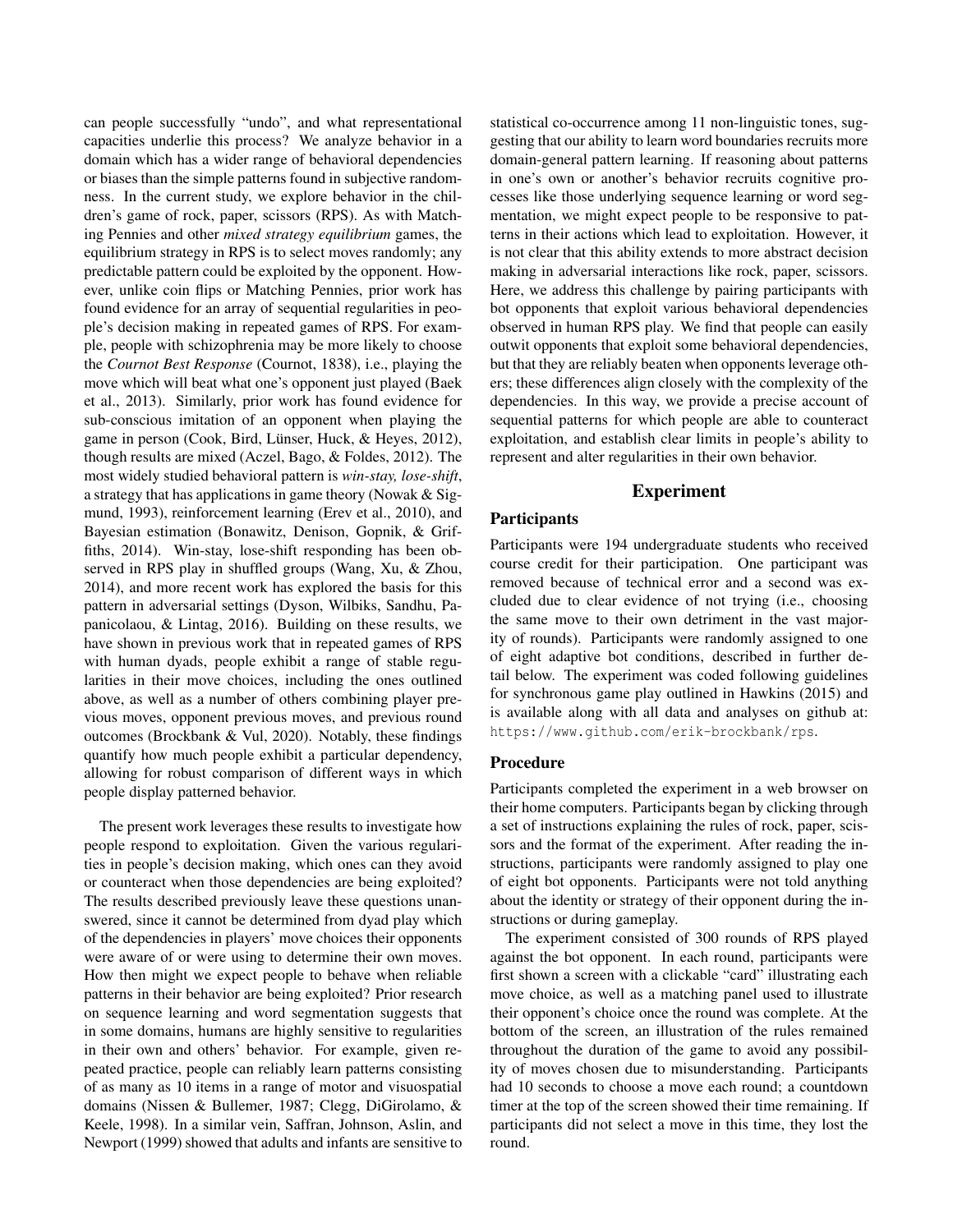

Figure 1: The stages of each rock, paper, scissors round. Top left: participants had 10s to select their move. Bottom right: participants were shown the results of each round, along with updated points for them and their opponent, before clicking to proceed to the next round.

Once participants had chosen a move, they were immediately shown the results of that round. Their opponent's move was highlighted next to their own, and a message at the top indicated the outcome, as well as the points awarded to the participant and their opponent. In each round, the winner received 3 points, the loser received -1 point, and in the event of a tie, both players received 0 points<sup>1</sup>. After viewing the results of a given round, participants clicked a button to proceed to the next round. Once they clicked "Continue", the next round began immediately. Throughout the duration of the experiment, participants were shown their cumulative points and their opponent's cumulative points to motivate them to win over repeated rounds, as well as the current round index out of 300. The phases of each round are shown in Figure 1.

After completing all 300 rounds against their bot opponent, participants were taken to a post-game questionnaire. Here, they were first given a free response prompt which asked them to describe their strategy (*"In the text box below, please describe any strategies you used to try and beat your opponent"*). Then, they were prompted with a series of statements about their game play and asked to respond on a seven point Likert scale ranging from Strongly Disagree to Strongly Agree (for example, *"I paid attention to my opponent's moves in order to try and predict their next move"* and *"There were noticeable patterns in my opponent's moves that allowed me to predict their next move"*).

To understand how responsive people were to an opponent that was exploiting patterns in their behavior, we measured the average *win count differential* for the bots using each strategy. Each bot's win count differential is the number of wins it obtained over 300 rounds, minus the number of wins for its opponent. The bot's win count differential in a game provides a measure of how much the bot was able to exploit its (hu-

<sup>1</sup>The imbalance in points allocated to wins and losses was chosen to make the game more engaging for participants, so that even with an equal number of wins and losses, participants would maintain a positive score.

man) opponent. Two opponents selecting moves randomly would each be expected to have a win count differential of zero; an average win count differential greater than zero indicates that the bot was able to exploit participants successfully.

### Adaptive Bot Strategies

Participants were paired with one of eight adaptive bot opponents for the duration of the experiment. Each bot had a policy of choosing the move that would beat whatever move they determined was most likely for their human opponent in the next round. In the event that multiple moves were considered equally probable, the bot sampled one at random and chose the move that beat the sampled move<sup>2</sup>. The bots differed in how they determined their opponent's most likely move each round, relying on distinct sequential dependencies their opponent might exhibit. To illustrate, a naïve approach would involve simply tracking the participant's cumulative proportion of *rock*, *paper*, and *scissors* choices, then selecting a move each round that would beat whichever opponent move is most likely. A more complex bot might instead track the ongoing sequences of a participant's last five moves and choose the move each round that beats whatever choice is most probable given the participant's previous four moves. In repeated dyadic RPS games with a human opponent, people exhibit a number of stable dependencies in their move choices (Brockbank & Vul, 2020). The eight adaptive bots in the current experiment each exploited one of the dependencies outlined in Brockbank and Vul (2020), choosing their move each round based on the particular regularity they were exploiting. We outline each of these bot strategies below.

Transition baserate: A participant's move in a given round can be thought of as reflecting a particular *transition* from their previous move (Dyson, 2019). Any time they play a move which beats the previous move (e.g., *paper* after *rock*), this is a "positive" transition or shift up, denoted here with  $a +$ . Meanwhile, any time they play a move which loses to the previous move, this represents a "negative" transition or shift down  $(-)$ , and any time they repeat the previous move, this is a "stay" transition (0). The Transition baserate bot tracks participant transitions and chooses the move each round which beats their opponent's most likely transition.

Opponent transition baserate: The notion of a transition between moves can just as easily be described relative to an *opponent's* previous move (Dyson, 2019). The Opponent transition baserate bot chooses a move based on the participant's most likely transition relative to their *bot opponent's* previous move.

Transition given player's prior choice: This bot keeps track of 1-back sequential dependencies in player moves: Does the player tend to play *rock* after playing *paper*? This is similar to the Transition baserate strategy but allows for the possibility that a participant's most likely move after *rock*

<sup>&</sup>lt;sup>2</sup>In this way, the bots maximized expected win count, but did not maximize expected *win differential*. This means bots were indifferent between moves that had a 50/50 change of a win or tie, and those that had a 50/50 chance of a win or loss.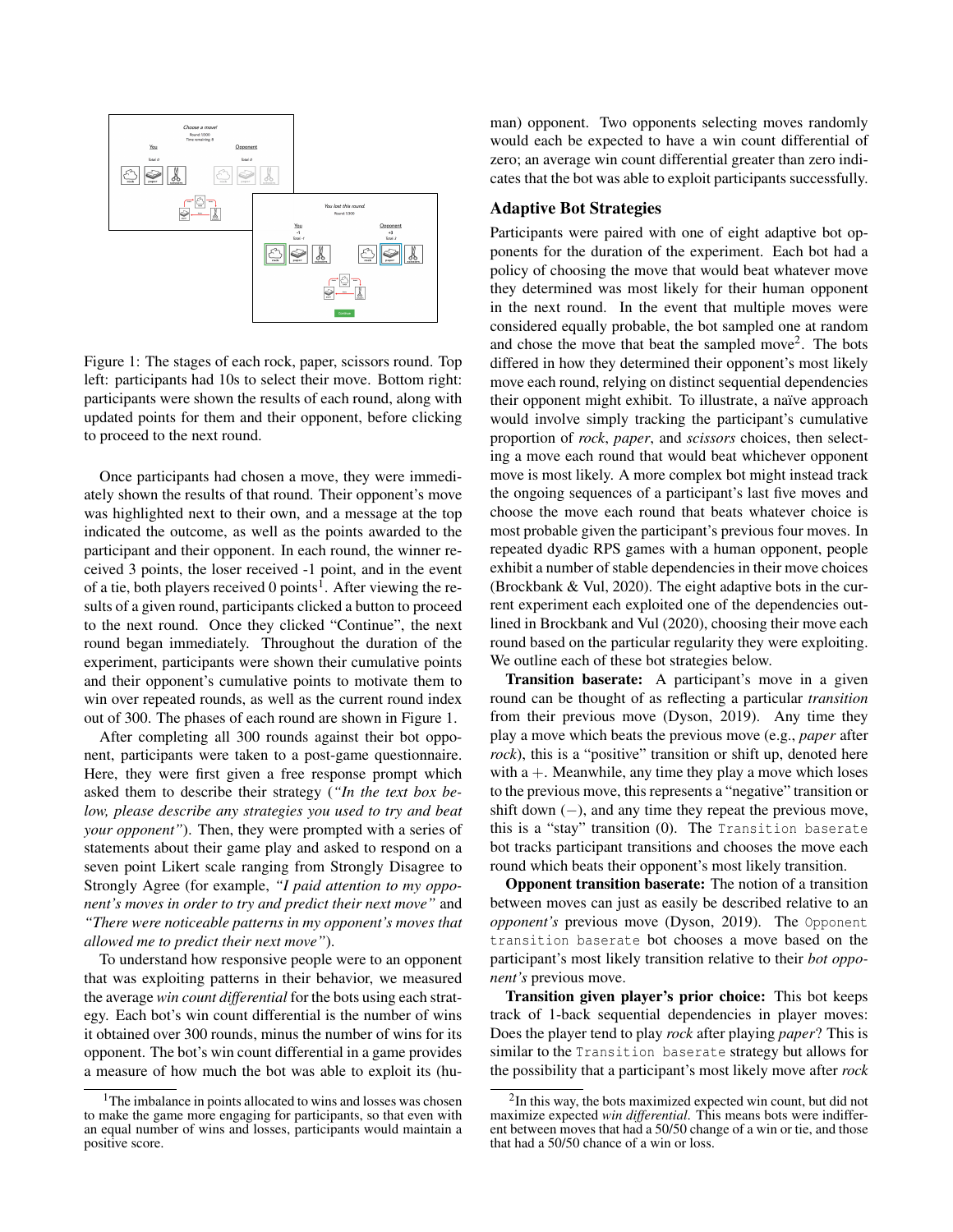is, e.g., *paper* (a  $+$  transition), but their most likely move following *paper* may be *paper* again (a 0 transition). This bot therefore tracks every sequence of two moves rather than assuming that transition rates are independent of prior move.

Transition given opponent's prior choice: This bot is identical to the Transition given player's prior choice bot, except that it exploits any pattern in participant move choices based on their *bot opponent's* previous move rather than their own previous move.

Transition given prior outcome: This bot tracks a participant's most likely transitions conditioned on each possible previous outcome. Win-stay, lose-shift behavior (Wang et al., 2014; Dyson et al., 2016) will be exploited by this bot.

Choice given player's prior choice & opponent's prior choice: This bot tracks player move choices given each *combination* of their own and their bot opponent's previous move.

Choice given player's prior two choices: This bot chooses the move which beats their human opponent's most likely move given the participant's move choices in each of the previous two rounds.

Transition given prior transition & prior outcome: This bot exploits any dependency participants exhibit on their transitions each round, given both the outcome of the previous round and the transition they made in the previous round. For example, if participants were more likely to shift *up* after a round in which they shifted *up* and *won*, this bot will detect such a pattern and exploit it.

#### Adaptive Bot Complexity

Intuitively, the eight bot strategies described above differ in the *complexity* of the behavioral regularity they are exploiting. We formalize the complexity of a bot's strategy based on the memory demands of executing it. The simplest transition bots (Transition baserate and Opponent transition baserate) need only store and update three counts in memory: a 1x3 matrix with the number of  $+$ ,  $-$ , and 0 transitions. Meanwhile, the three intermediate strategies (Transition given player's prior choice and Transition given opponent's prior choice and Transition given prior outcome) all maintain a 3x3 (9-cell) matrix of transition counts based on additional information from the previous round (i.e., the participant's previous move, the bot's previous move, or the previous outcome). Finally, the most complex bots (Choice given player's prior choice & opponent's prior choice and Choice given player's prior two choices and Transition given prior transition & prior outcome) rely on a 9x3 (27 cell) matrix which tracks unique combinations of previous events (two previous moves or a previous transition and previous outcome) to choose their moves. While this is not the only way to formalize the complexity of these strategies, the memory requirement offers an intuitive description of why some of the regularities the bots exploit may be easier to counteract than others. We explore how well the complexity of a regularity (and the corresponding bot's strategy) maps onto people's ability to adapt to each bot.

# Results

At a high level, our results indicate that there is considerable variance in the degree to which people were able to avoid exploitation by their adaptive bot opponents. We first show that bot win count differentials are highly correlated with the *expected win count differentials* obtained in Brockbank and Vul (2020); the extent to which people exhibit a given dependency in dyad play is closely aligned with their (in)ability to counteract such a pattern when it is being exploited. Next, our results offer insights into *why* people are able to recognize and alter some patterns in their behavior but not others. We show that increases in bot win count differentials follow increases in the *complexity* of the dependency the bots exploit, with certain complexity levels reliably exploiting human opponents and others frequently *counter-exploited* by participants.

# Patterns of exploitability against bots align with dyad play

We first explore whether the dependencies people exhibited most in dyadic play (Brockbank & Vul, 2020) are in turn the ones that led to the highest win count differentials for exploitative bots. While this is an intuitive hypothesis, it need not be the case; against a stable human opponent, participants may have exhibited certain dependencies to a greater degree *precisely because their opponents were not exploiting these dependencies*. Without any pressure to disrupt such regularities, they may have persisted more than they would against an exploitative opponent. Therefore, it remains an open question whether the dependencies people exhibited most in dyad play are the ones they are least able to recognize and counteract.

For a given dependency over move choices, Brockbank and Vul (2020) calculate an *expected win count differential* for each participant based on how much they exhibit that dependency in game play. This represents an approximation of how much a hypothetical opponent could be expected to win if they were to simply maximize against this dependency when playing each participant; the higher the expected win count differential for a given dependency, the more participants exhibited that dependency in dyad play. Figure 2 shows expected win count differentials from Brockbank and Vul (2020) on *x* and average win count differentials for each adaptive bot in our results on *y*. Each point therefore indicates how successfully the bot opponents were able to exploit a given dependency, as a function of how much people exhibited that same dependency in dyad play. The correlation between average *expected* win count differentials and the matched average *bot* win count differentials for each strategy is 0.958 ( $t(6) = 8.16$ ,  $p < 0.001$ ). As the amount that people exhibited a particular dependency in dyad play increases, so too does the win count differential obtained by exploiting this dependency. This suggests that people's tendency to exhibit some regularities more than others when making strategic decisions extends to their inability to *adapt* their play when such regularities are being exploited.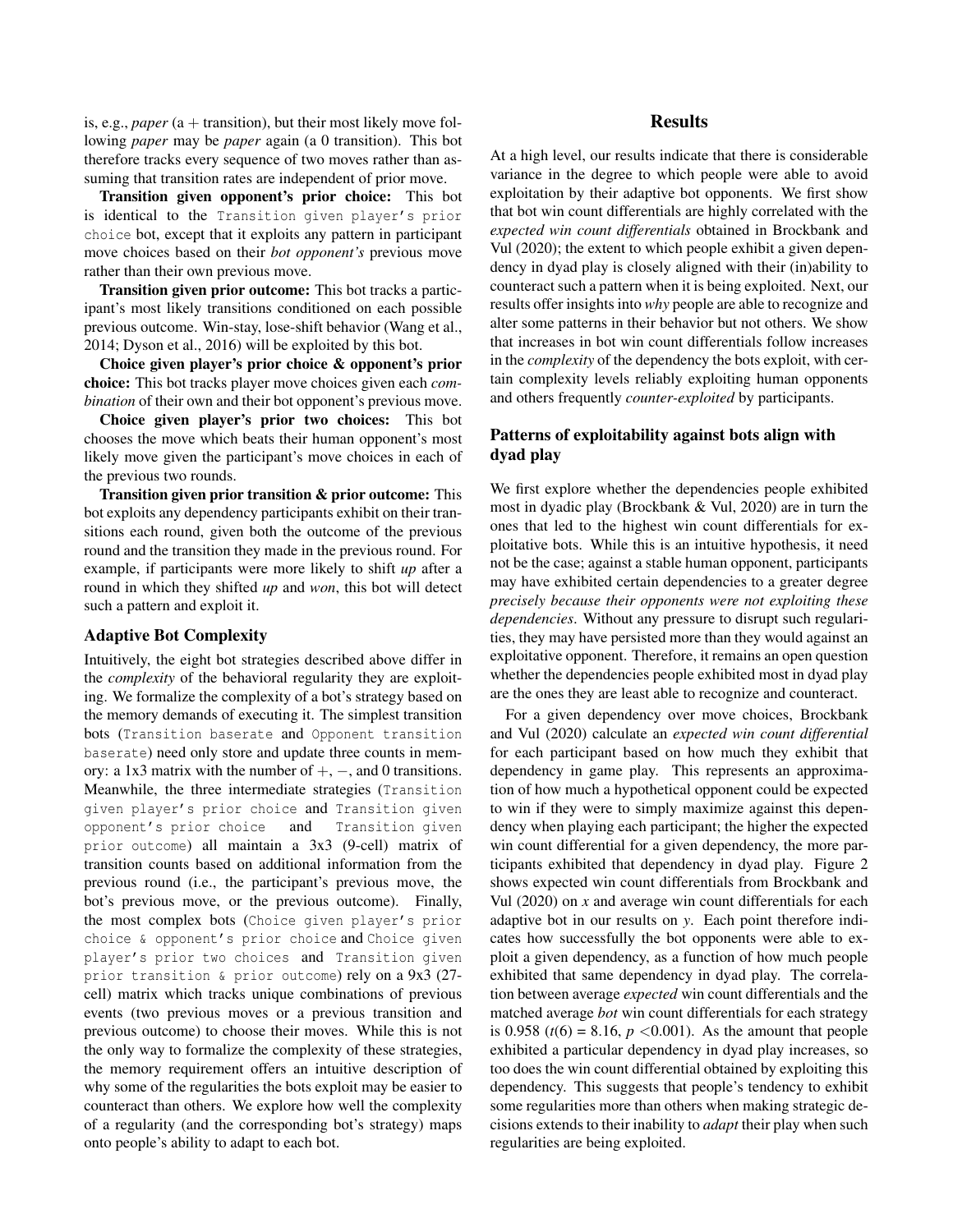

Figure 2: Relationship between expected win count differentials from human dyad play reported in Brockbank and Vul (2020) and bot win count differentials in our data. Each point represents a behavioral pattern exhibited in dyad play and exploited by one of the eight bots. The dashed line indicates chance performance.

In sum, findings from Brockbank and Vul (2020) suggest that against other humans, people strongly exhibit the dependencies being exploited by adaptive bots in the present experiment. We therefore expect that people's baseline tendency to display these biases in the current results will be minimally different. The question is whether an agent that exploits such behavioral regularities will lead to adaptive behavior among participants, or whether they will be unable to modify biases in their decisions. Results in Figure 2 suggest that indeed, the more strongly people display a bias in dyadic interaction, the more that bias can be exploited by a calculating opponent.

#### Game outcomes predicted by strategy complexity

While the *expected* win count differentials reported in Brockbank and Vul (2020) are all positive (reflecting idealistic assumptions about exploitability), a notable feature of our results is that *bot* win count differentials straddle the intercept. In Figure 2, expected win count differentials on *x* lie roughly between 40 and 90, while average bot win count differentials on *y* range from -50 to 50. For some bots, not only did participants avoid being exploited by a particular regularity, but they successfully *counter-exploited* the bot opponent, giving the bot a negative win count differential. However, for other dependencies, participants were unable to avoid being exploited, producing average bot win count differentials greater than zero. How might differences between the adaptive bot strategies account for this variance? Figure 3 shows average bot win count differentials by strategy, arranged according to the memory complexity described previously. Results illustrate a clear relationship between a bot's complexity and whether it was able to exploit its human opponents.



Figure 3: Average win count differentials for each adaptive bot strategy. Positive win count differentials indicate that the bots were able to "outsmart" their human opponents. Adaptive bot complexity falls into three distinct categories. Bots exhibit a clear pattern of exploiting more complex human move dependencies more successfully. Error bars indicate one SEM. The dashed line indicates chance performance.

First, bot win count differentials are significantly less than zero for the simplest 3-cell memory bots in blue in Figure 3 (Transition baserate:  $t(20) = -2.30$ ,  $p = 0.03$ ; Opponent transition baserate:  $t(25) = -6.09$ ,  $p < 0.01$ ). Bot win count differentials were negative for 17 out of 21 and 22 out of 26 participants paired with each bot, far fewer than would be expected by chance  $(p < 0.01$  and  $p < 0.001$ ). The only way to achieve this pattern of results is for participants to discover a means of counter-exploiting the bot opponents by picking up on the higher-order dependencies exhibited by the bots as they adapt to simpler dependencies. These results suggest that participants reliably recognize and even successfully outwit strategies based on the simplest behavioral regularities.

In contrast, the three 27-cell bot strategies which exploited the most complex dependencies in human move choices were able to consistently beat their human opponents, shown in red in Figure 3. Bot win count differentials are significantly greater than zero for these strategies (Choice given player's prior choice & opponent's prior choice: *t*(24) = 2.44, *p* = 0.02; Choice given player's prior two choices:  $t(19) =$ 4.36,  $p < 0.001$ ; Transition given prior transition & prior outcome:  $t(25) = 5.68$ ,  $p < 0.0001$ ). For the two bot strategies with the highest win count differentials, only 4 out of 20 and 4 out of 26 participants in each condition had win count differentials greater than or equal to zero; this is far fewer than would be expected by chance  $(p = 0.01$  and  $p \leq 0.001$ ) and suggests that most people paired with these bots would not be expected to come out ahead over many rounds. People are essentially trapped in these complex de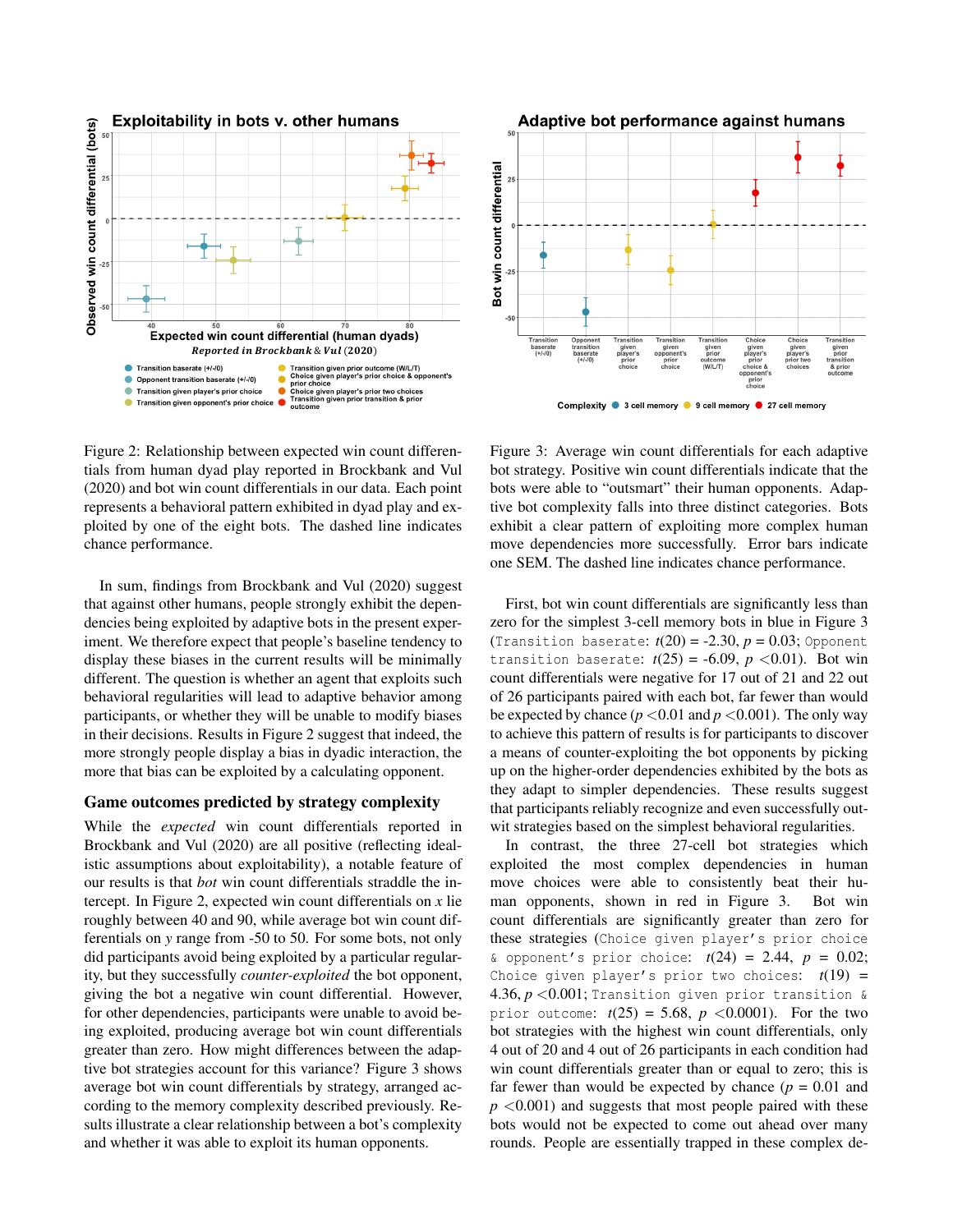pendencies, suggesting a clear limit to the regularities they can recognize and adjust in their own behavior.

Finally, among the intermediate 9-cell memory bots, two obtained win count differentials which were not significantly different from zero (Transition given player's prior choice:  $t(23) = -1.63$ ,  $p = 0.12$ ; Transition given prior outcome:  $t(21) = 0.07$ ,  $p = 0.95$ ) while the third was significantly less than zero (Transition given opponent's prior choice:  $t(27) = -3.11$ ,  $p < 0.01$ ). Binomial tests based on individual win count differentials reflect a similar pattern. Thus, at these intermediate complexities people cannot counter-exploit the adaptive bots, but can avoid being exploited themselves. Even though people show a high degree of exploitability for these dependencies in dyadic play (Brockbank & Vul, 2020), this level of complexity occupies an intermediate point at which participants were able to effectively minimize the degree to which their behavior was exploited, but could not respond strategically to counter-exploit bots with this level of sophistication.

Consistent player motivation Are people equally motivated when playing the different types of bots we pit them against? When paired with other humans, people are sufficiently motivated by the ongoing scores we present to try to outwit one another (Brockbank & Vul, 2020). However, perhaps this does not hold when playing against synthetic agents. In particular, we want to make sure that motivation is consistent across all bot types. Three of the five Likert scale questions on the post-experiment survey addressed effort and motivation: (*i*) *I paid attention to my opponent's moves in order to try and predict their next move*, (*ii*) *I was focused on winning for the entire time I was playing*, and (*iii*) *I was trying to win each round against my opponent*. We asked whether responses on these questions differed as a function of bot strategy. An analysis of variance of these responses as a function of bot strategy did not find any significant effects (*i*. *F*(7, 181) = 1.64, *p* = 0.13; *ii*. *F*(7, 181) = 0.52, *p* = 0.82; *iii*. *F*(7, 181)  $= 0.87, p = 0.53$ . Thus, while it is perhaps natural that some participants may have experienced frustration at being consistently beaten by a high complexity opponent, it is unlikely that this accounts for the results in Figure 3.

### **Discussion**

The current work explores how people respond to an opponent that seeks to exploit predictable patterns in their actions. This sort of challenge is central to games like chess and tennis, but also underlies sophisticated behavior like online scams or negotiations. Specifically, we ask what levels of patterned complexity people are able to recognize in their own behavior, and how flexibly they can counteract such patterns to avoid exploitation. To address these questions, we analyze move choices in the game of rock, paper, scissors (RPS), a setting in which prior work has found evidence for a range of sequential regularities in people's decision making. Participants played 300 rounds of RPS against one of eight bot opponents, each of which strategically exploited a unique dependency found in earlier results (Brockbank & Vul, 2020). We compare each bot's average win count differential—their total wins minus their (human) opponent's total wins—to understand what kinds of patterns people can reliably avoid, and when they are instead trapped by an exploitative adversary.

The bot strategies tested here captured a wide range of human responses to exploitation; participants were able to counter-exploit and win reliably against some of the bot strategies, while consistently losing to others. To explain these differences, our results offer two novel findings. First, we show that the extent to which the adaptive bots were able to successfully exploit regularties in participant responses is proportional to how much participants exhibited the same regularities against other people (Brockbank & Vul, 2020). This suggests that people's capacity to recognize and alter patterns in their own behavior may be tied to how much they exhibit those patterns naturally. Second, we show that the degree to which people were exploited by a particular dependency is closely aligned with the memory demands of tracking that dependency. In other words, the complexity of the behavioral pattern predicts people's (in)ability to break it.

While the current results offer novel perspectives on the ways people respond to exploitation, other interpretations of these data are worth considering. For one, the *complexity* of the dependencies that the bots exploit may be better captured through other measures; for example, rather than the memory requirements for representing the underlying dependency, bot strategies can be classified according to the number of *state variables* that are needed, e.g., a player's previous move, the opponent's previous move, or the outcome of the previous round. Thus, while it is tempting to blame the memory demands associated with tracking a more complicated dependency structure, the fault may just as well lie in processing constraints on using such structures. In this vein, future work should pull apart the impact of different complexity variables in adaptive behavior. For example, a version of the current task in which the bot's strategy is visible throughout the experiment would isolate the computations required to respond and reveal limits in adaptive reasoning while controlling for the memory complexity of strategy representations.

The findings presented here raise a number of additional questions about adversarial behavior that merit further investigation. First, our results suggest that *within* a particular complexity level, people vary in their ability to adapt to exploitation. Notably, across all three complexity levels in our data, participants were more successful at counteracting dependencies in their opponent's behavior than their own past actions (e.g., Opponent transition baserate versus Transition baserate). As far as we are aware, existing work on strategic reasoning does not offer a clear explanation for this pattern. Future work should explore the possible role of *player-relative* and *opponent-relative* dependencies in people's ability to adapt to exploitation. In addition to variability within complexity levels, our results show individual variability within bot strategies, i.e., differential levels of success